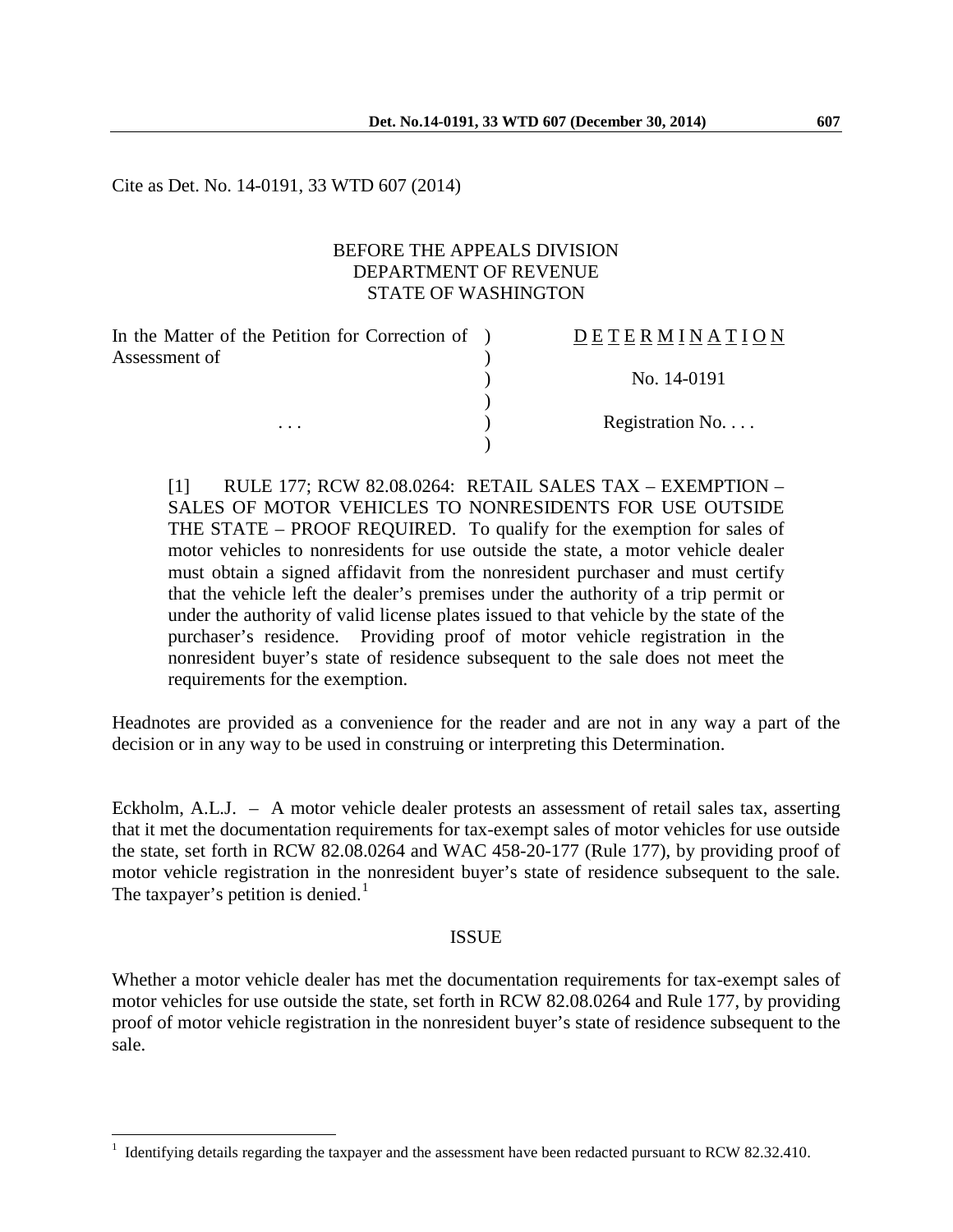### FINDINGS OF FACT

[Taxpayer] operates a used car dealership in Washington. The Department of Revenue (Department) Audit Division reviewed the taxpayer's records for the period August 1, 2010, through June 30, 2013, and discovered a number of sales where the taxpayer had insufficient documentation to support its asserted deductions for interstate and foreign sales where the nonresident buyer took delivery of the motor vehicle at the taxpayer's dealership. For these sales, the taxpayer's records contained the Department's out-of-state delivery certificate forms, and did not contain the required forms for in-state delivery. In addition, the taxpayer's records lacked evidence of vehicle trip permits or, in the alternative, evidence of registration in the buyer's state of residence. Following the auditor's record review, the taxpayer provided vehicle history reports and motor vehicle registration records indicating that the nonresident buyer registered the motor vehicle subsequent to the sale. The time period between sale and registration ranged from a few days to a period of weeks. The auditor determined that the records of registration subsequent to the sale did not meet the requirements for the tax exemption; therefore, the auditor issued an assessment against the taxpayer for taxes due.<sup>[2](#page-1-0)</sup>

The taxpayer appealed the assessment, asserting that it misunderstood the type of documentation required to substantiate the tax-exempt sales, and that waiver of the assessment is appropriate where the vehicle buyers were nonresidents and ultimately registered the vehicles in their states of residence. At the hearing, the taxpayer indicated that it used the out-of-state delivery forms because it was provided the forms at a dealer certification course, but asserted that this was simply a technical deficiency and does not affect the tax-exempt status of the sales. The taxpayer admitted that for some of the sales it did not obtain vehicle trip permits and left the Washington plates on the vehicle when delivering the vehicle to the buyer at its dealership, but emphasized that it fills out the title document and provides it to the nonresident buyer with instructions to go to the motor vehicle licensing office in the buyer's state of residence to register the vehicle.

The Department's "Buyer's Affidavit" form for in-state delivery is in sworn affidavit form, to be signed by the buyer, evidenced by signatures of two witnesses, indicating the buyer's state of residency, the buyer's address, and the vehicle information.<sup>[3](#page-1-1)</sup> The "Buyer's Affidavit" also contains the following statement by the buyer:

I will be purchasing the vehicle for use outside Washington State. The vehicle will be removed from Washington state by the following means: (Select and complete one)

A. The vehicle will be driven from the seller's premises under the authority of a trip permit, numbered \_\_\_\_\_\_\_\_, which has been issued to me by the Washington State Department of Licensing or any agency of another state that has authority to issue similar permits; or

 $\overline{a}$ 

<span id="page-1-0"></span><sup>&</sup>lt;sup>2</sup> Document No. 201409275, issued January 10, 2014, includes assessment of retail sales tax of \$..., retailing B&O tax of  $\$\ldots$ , a credit of wholesaling B&O tax of  $\$\ldots$ , motor vehicle tax of  $\$\ldots$ , and interest of  $\$\ldots$ , for a total amount of \$....<br><sup>3</sup> The "Buyer's Affidavit" form for in-state delivery is available on the Department's website at:

<span id="page-1-1"></span>http://dor.wa.gov/docs/forms/misc/buyersaff.pdf.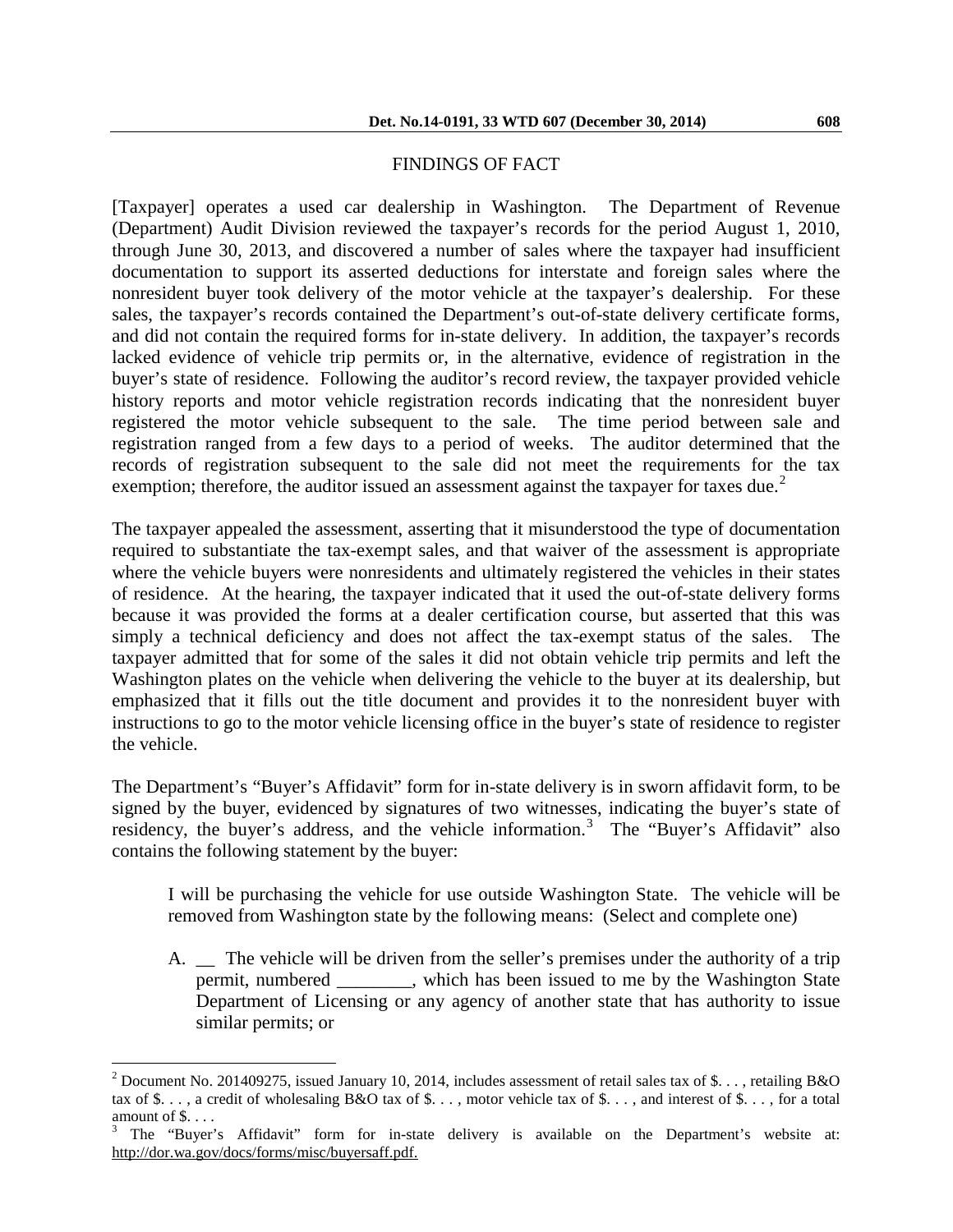B. \_\_ The vehicle will not be used in Washington State for more than three months and has been licensed in the state of That state has issued to me license plates numbered Those license plates are valid until The plates have been affixed to the vehicle before it has left the seller's premises.

I, the undersigned buyer, understand that by completing and signing this affidavit I am swearing that I qualify for the tax-exempt purchase of the vehicle described above. In addition, I understand that false or erroneous use of this affidavit will result in liability for unpaid tax with interest and may result in additional penalties. $4$ 

\* \* \*

The Department's "Seller's Certificate In-State Delivery" form requires the seller to select the types of buyer identification verified for out-of-state residency, and to provide the vehicle trip permit number or, in the alternative, the plate numbers issued by the state of buyer's residence.<sup>[5](#page-2-1)</sup> The Department's "Buyer's Out-of-State Delivery" and "Seller's Out-of-State Delivery" certificate forms do not contain the same information as the in-state delivery forms. [6](#page-2-2)

# ANALYSIS

All sales of tangible personal property are subject to retail sales tax unless a specific exemption applies. RCW 82.08.020. A seller who fails to collect the tax from the buyer is personally liable for payment of the tax. RCW 82.04.050(3). The Washington Legislature has enacted a number of exemptions to the retail sales tax. However, tax exemptions are not presumed and the taxpayer claiming the exemption must clearly establish that it is entitled to the exemption. *Group Health Co-op v. Tax Comm'n*, 72 Wn.2d 422, 429, 433 P.2d 201, 205 (1967). RCW 82.08.0264 provides a sales tax exemption for sales of motor vehicles for use outside the state, and includes specific documentation requirements, as follows:

- (1) The tax levied by RCW 82.08.020 does not apply to sales of motor vehicles, trailers, or campers to nonresidents of this state for use outside of this state, even when delivery is made within this state, but only if:
	- (a) The motor vehicles, trailers, or campers will be taken from the point of delivery in this state directly to a point outside this state under the authority of a vehicle trip permit issued by the department of licensing pursuant to RCW 46.16A.320, or any agency of another state that has authority to issue similar permits; or

<span id="page-2-0"></span> $^4$  *Id.*  $\overline{a}$ 

<sup>5</sup> The "Seller's Certificate In-State Delivery" form is available on the Department's website at:

<span id="page-2-2"></span><span id="page-2-1"></span>http://dor.wa.gov/docs/forms/misc/selcertinstdel.pdf.<br><sup>6</sup> The "Seller's Certificate Out-of-State Delivery" form is available on the Department's website at: http://dor.wa.gov/docs/forms/misc/selcertoutofstdel.pdf. The "Buyer's Certificate Out-of State Delivery" is available on the Department's website at: http://dor.wa.gov/docs/forms/misc/buyerscertoutofstdel.pdf.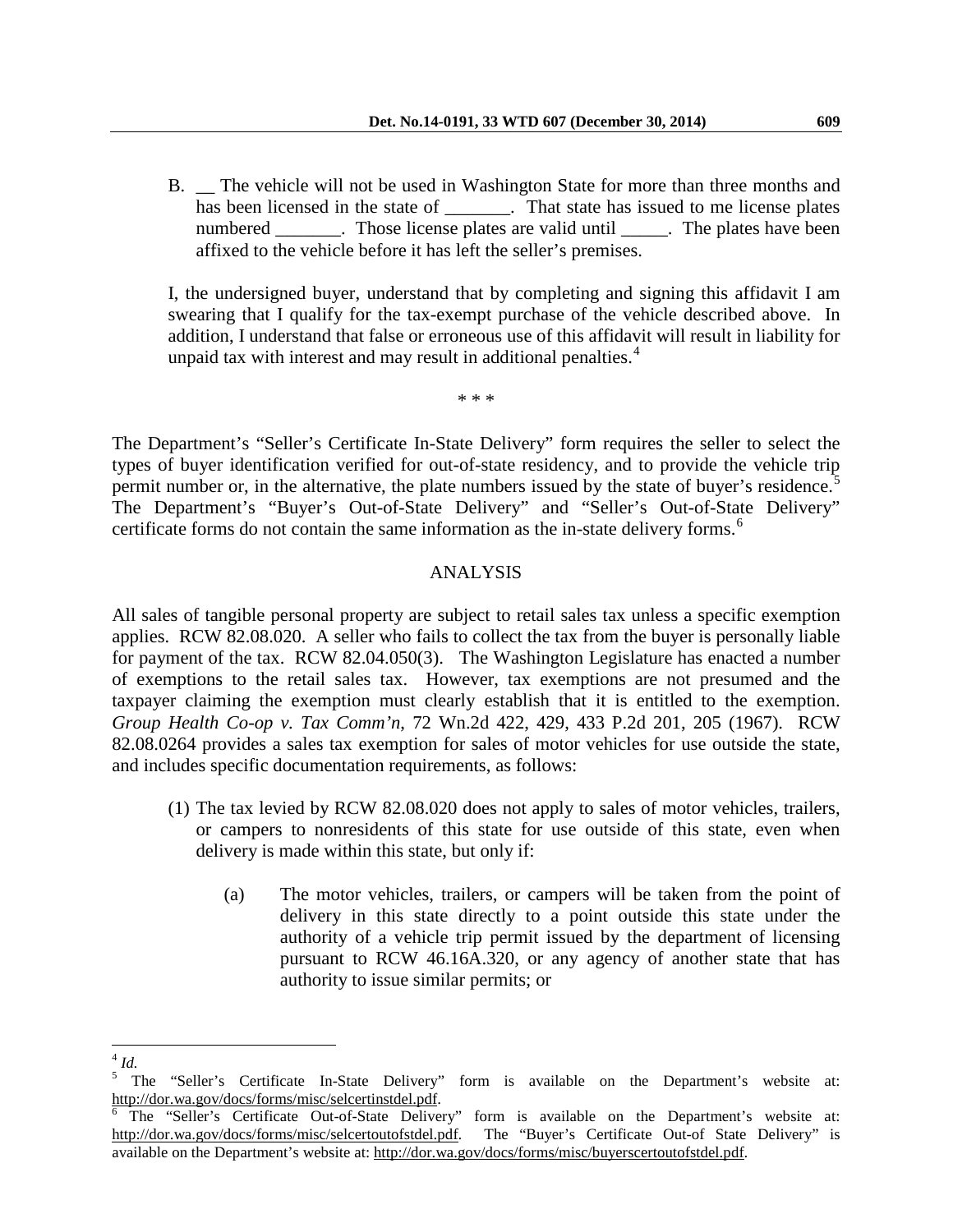- (b) The motor vehicles, trailers, or campers will be registered and licensed immediately under the laws of the state of the buyer's residence, will not be used in this state more than three months, and will not be required to be registered and licensed under the laws of this state.
- (2) For the purposes of this section, the seller of a motor vehicle, trailer, or camper is not required to collect and shall not be found liable for the tax levied by RCW 82.08.020 on the sale if the tax is not collected and the seller retains the following documents, which must be made available upon request of the department:
	- (a) A copy of the buyer's currently valid out-of-state driver's license or other official picture identification issued by a jurisdiction other than Washington state;
	- (b) A copy of any one of the following documents, on which there is an outof-state address for the buyer:
		- (i) A current residential rental agreement;
		- (ii) A property tax statement from the current or previous year;
		- (iii) A utility bill, dated within the previous two months;
		- (iv) A state income tax return from the previous year;
		- (v) A voter registration card;
		- (vi) A current credit report; or
		- (vii) Any other document determined by the department to be acceptable;
	- (c) A witnessed declaration in the form designated by the department, signed by the buyer, and stating that the buyer's purchase meets the requirements of this section; and
	- (d) A seller's certification, in the form designated by the department, that either a vehicle trip permit was issued or the vehicle was immediately registered and licensed in another state as required under subsection (1) of this section.

\* \* \*

(5)(a) Any seller that makes sales without collecting the tax to a person who does not provide the documents required under subsection (2) of this section, and any seller who fails to retain the documents required under subsection (2) of this section for the period prescribed by RCW 82.32.070, is personally liable for the amount of tax due.

\* \* \*

The Department's administrative rule implementing RCW 82.08.0264, Rule 177, reiterates the statutory requirements, and also includes the following: "If the vehicle bears Washington state license plates, the seller must remove the Washington plates before delivering the vehicle and